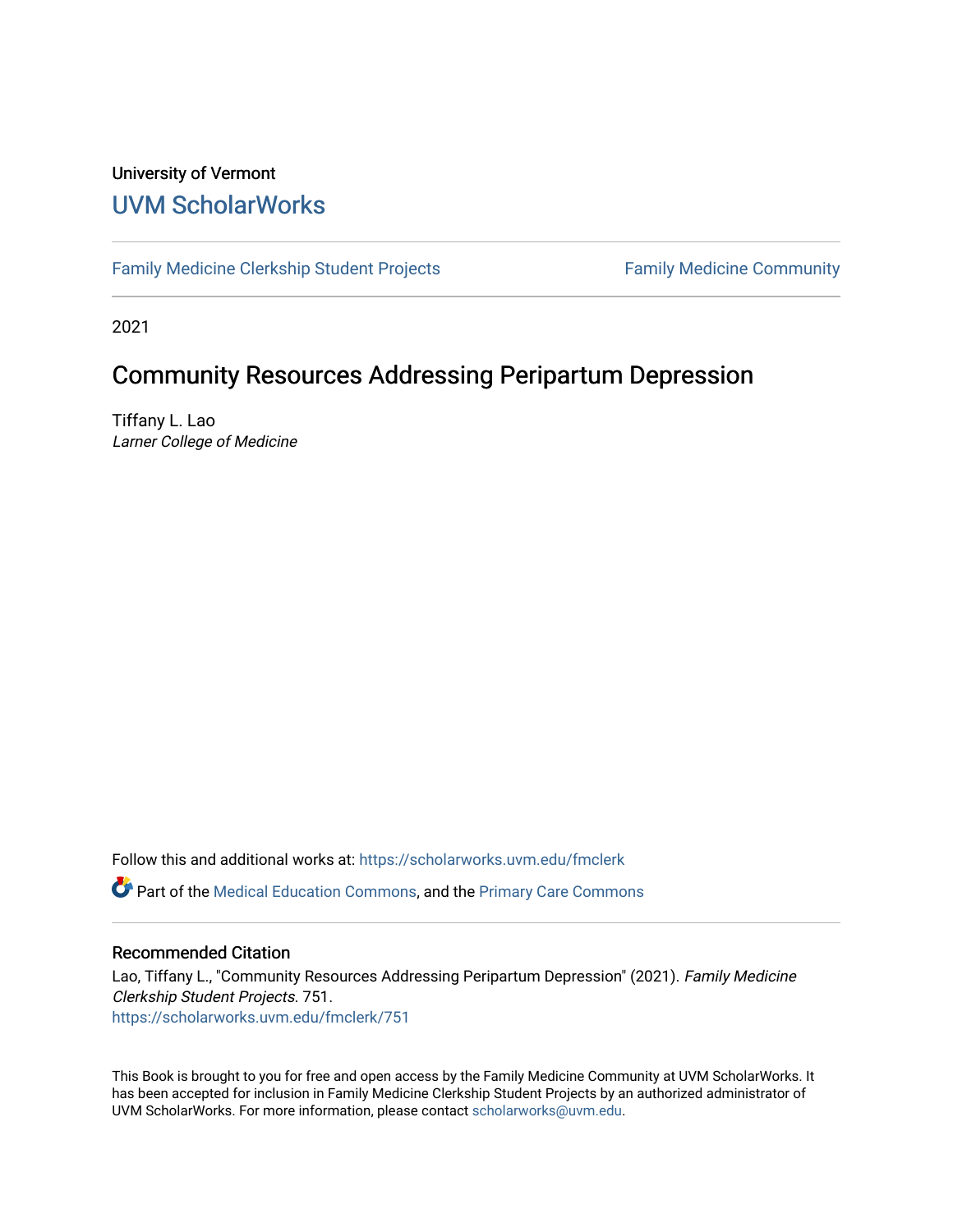

The Company of the Company of the Company of the Company of the Company of the Company of the Company of



# Peri/Post-natal Depression and How to Help

Tiffany Lao MS3 Family Medicine Rotation 6 South Burlington Family Practice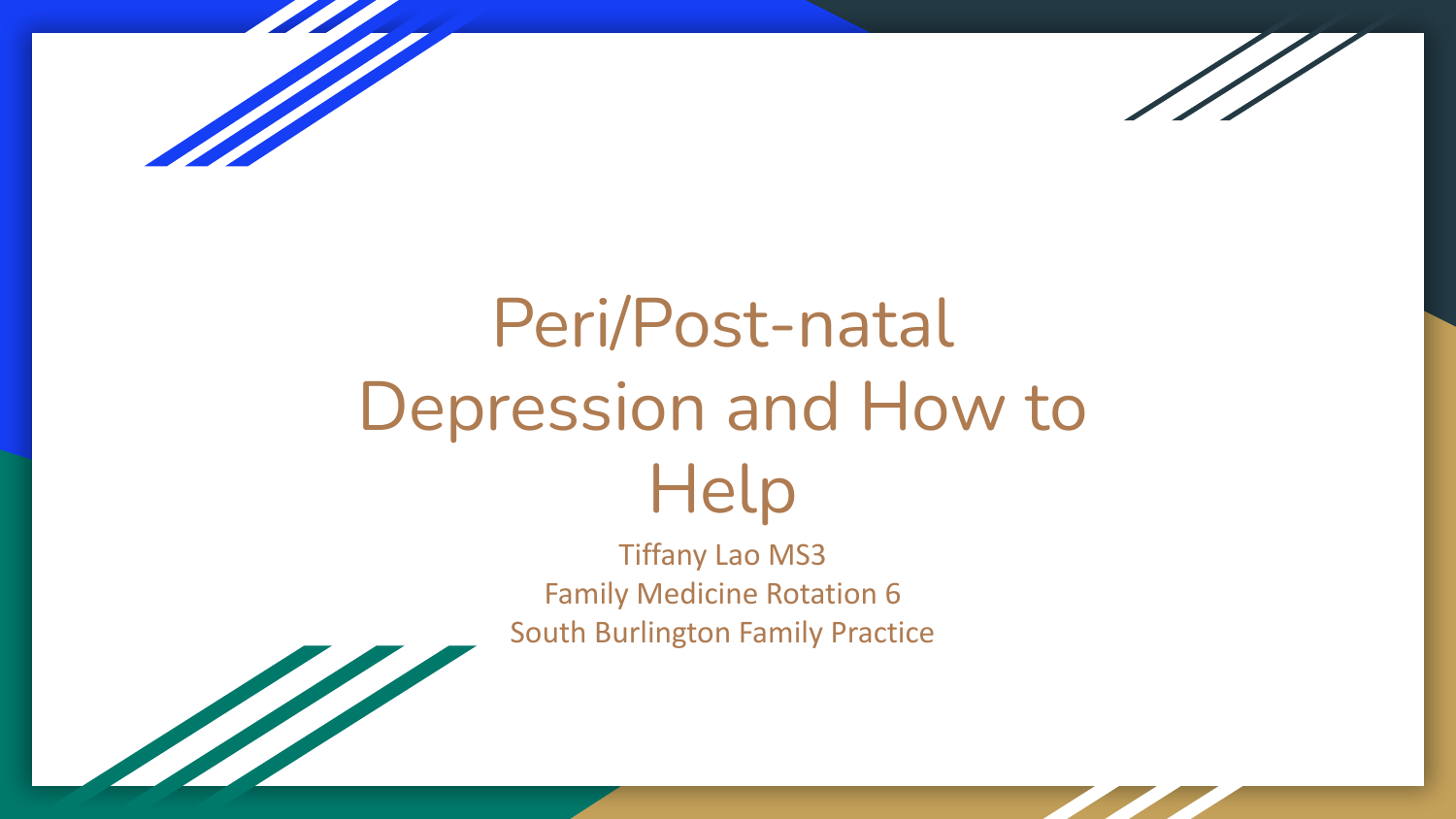#### Postpartum depression *"Not just the baby blues"*

- Presence of depressive symptoms for >2 weeks following childbirth
	- Can occur anytime within the first year after childbirth
- Specific symptoms related to new moms include
	- Feeling disconnected to her baby
	- Feeling unable to care or love her baby
	- Related anxiety regarding adequately caring for her baby



- Can be related to major hormonal swings during/after pregnancy
- Other risk factors include: pre-existing mental health conditions, fatigue of child care, lack of support systems, unplanned pregnancy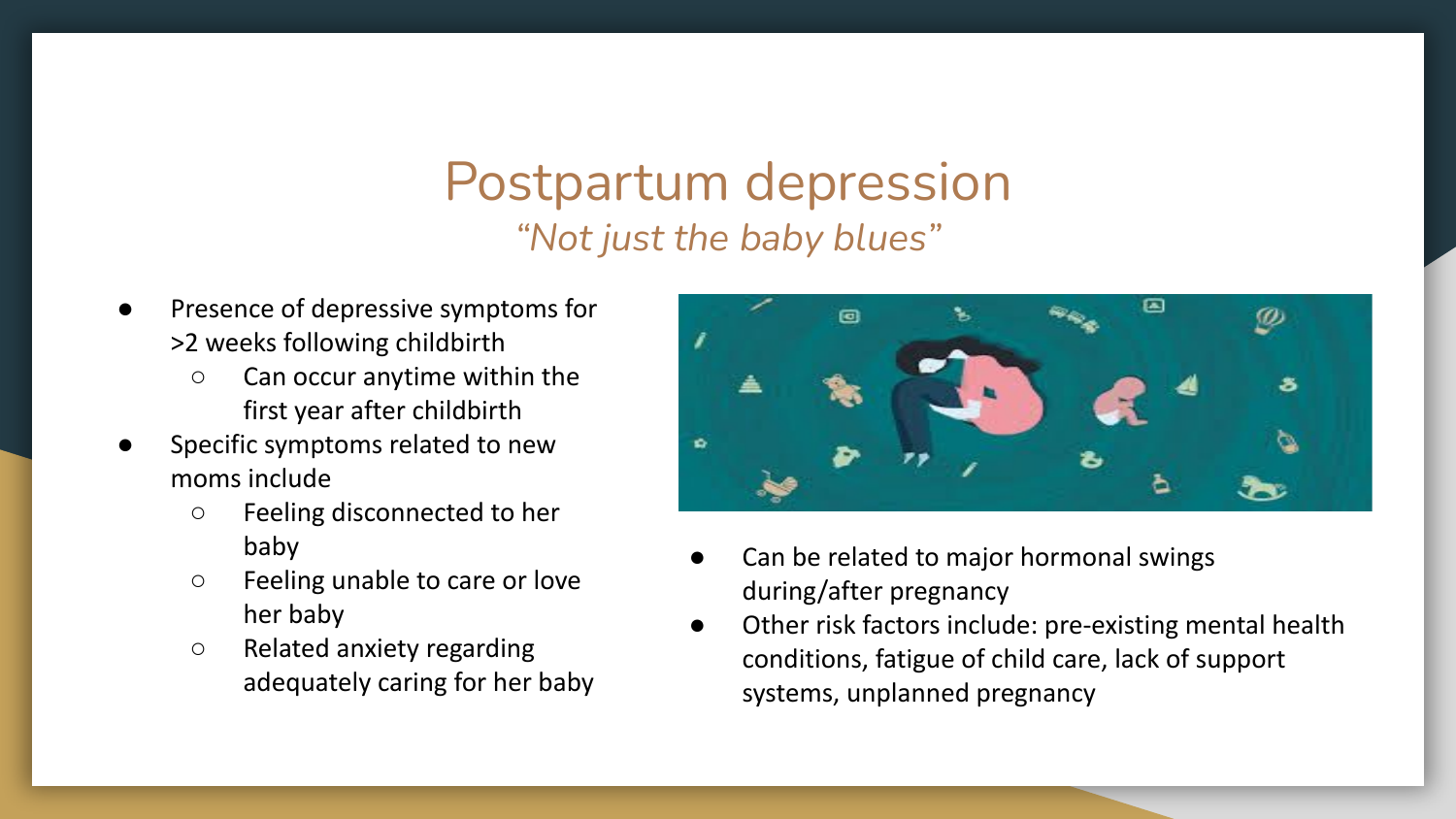## How does this impact our community?

- According the VT DOH in 2019, 1 out of 5 pregnant or postpartum women suffered from depression or anxiety during the perinatal period
	- Compared to the national rate of 1 out of 8 as announced by the CDC that same year
- In 2017, the estimated cost of perinatal mood/anxiety disorders in the US was approximately \$14.2 billion following both mother and child up to 5-years postpartum
- Within the last year, the Perinatal Mood and Anxiety Consultation Service at UVM has serviced over 200 clients and consulted on at least 100 cases within VT
- Using the screening tool in place at UVMMC, at least 14% of patients coming in for their prenatal visits typically screen positive for depression or other mood disorders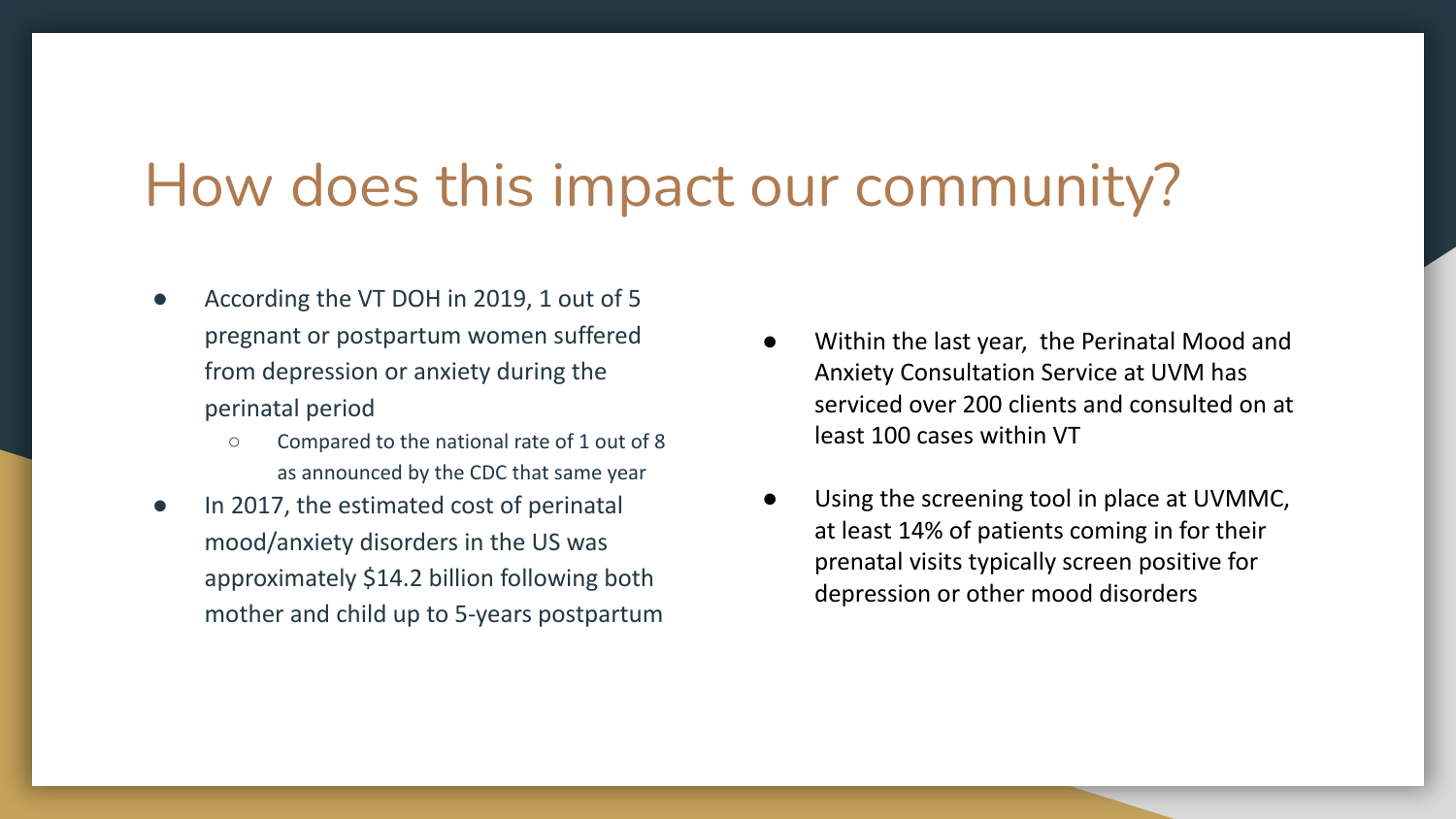## The Community Perspective

Interviews were conducted within the community with providers and specialists who work directly with patients who may be dealing with the effects of peri/postpartum depression

- Clara Keegan MD (South Burlington Family Medicine) expressed that some some women may not know that they need extra support to deal with changes in their mood during the peri/post natal period, much less that these resources exist
- There may also be a gap in helping women who are too scared or embarrassed to admit to their provider that they are struggling, and would benefit from having the information and resource material given to them to review on their own.
- Sandra Wood APRN (Perinatal Mood and Anxiety Consultation service) expressed that within the state of Vermont, mental health/child family services are established differently depending on the specific county, and so navigating the resources available in one particular area may be a challenge to pursue individually.
- It is also important to recognize that supporting women with postnatal depression can also take the form of access to food, childcare, sheltering, IPV resources, etc. It is not exclusive to mental health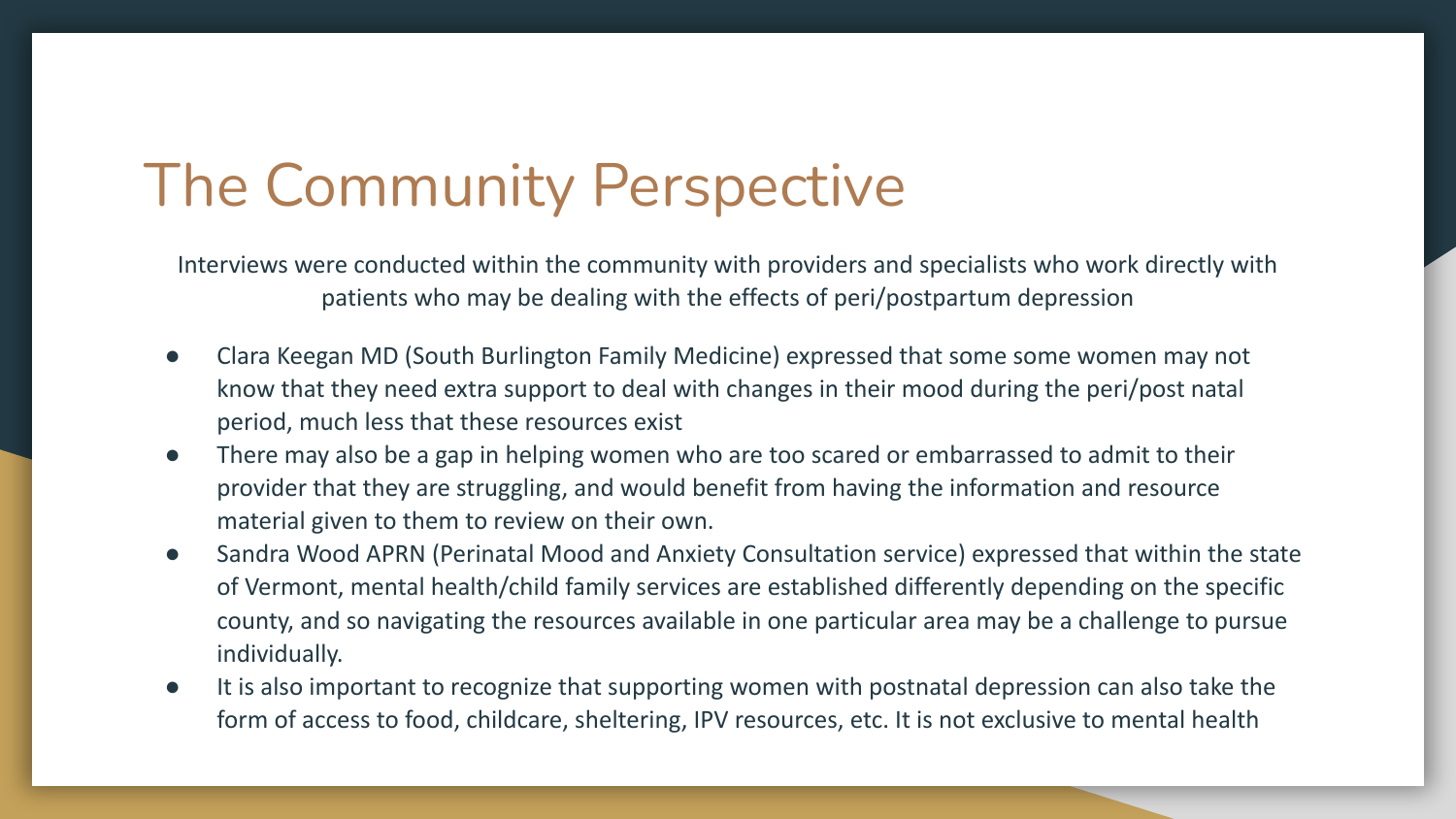#### Intervention and Methodology

- Presently, the primary obstetric providers at South Burlington Family Medicine provide an extensive information packet for mothers coming in for their initial prenatal visit including information related to visit schedules, upcoming tests, diet, lifestyle changes, etc.
- While mood disorders of pregnancy are typically screened for at routine visits both peri- and postnatally, I think our patients would benefit from receiving information about it as early as their initial prenatal visit. It can also be re-addressed at their postpartum follow up
- Information will include
	- Definition of postpartum depression
	- Signs and symptoms to watch for and how partners/other support systems can also monitor for them
	- Community resources that are available and how to access them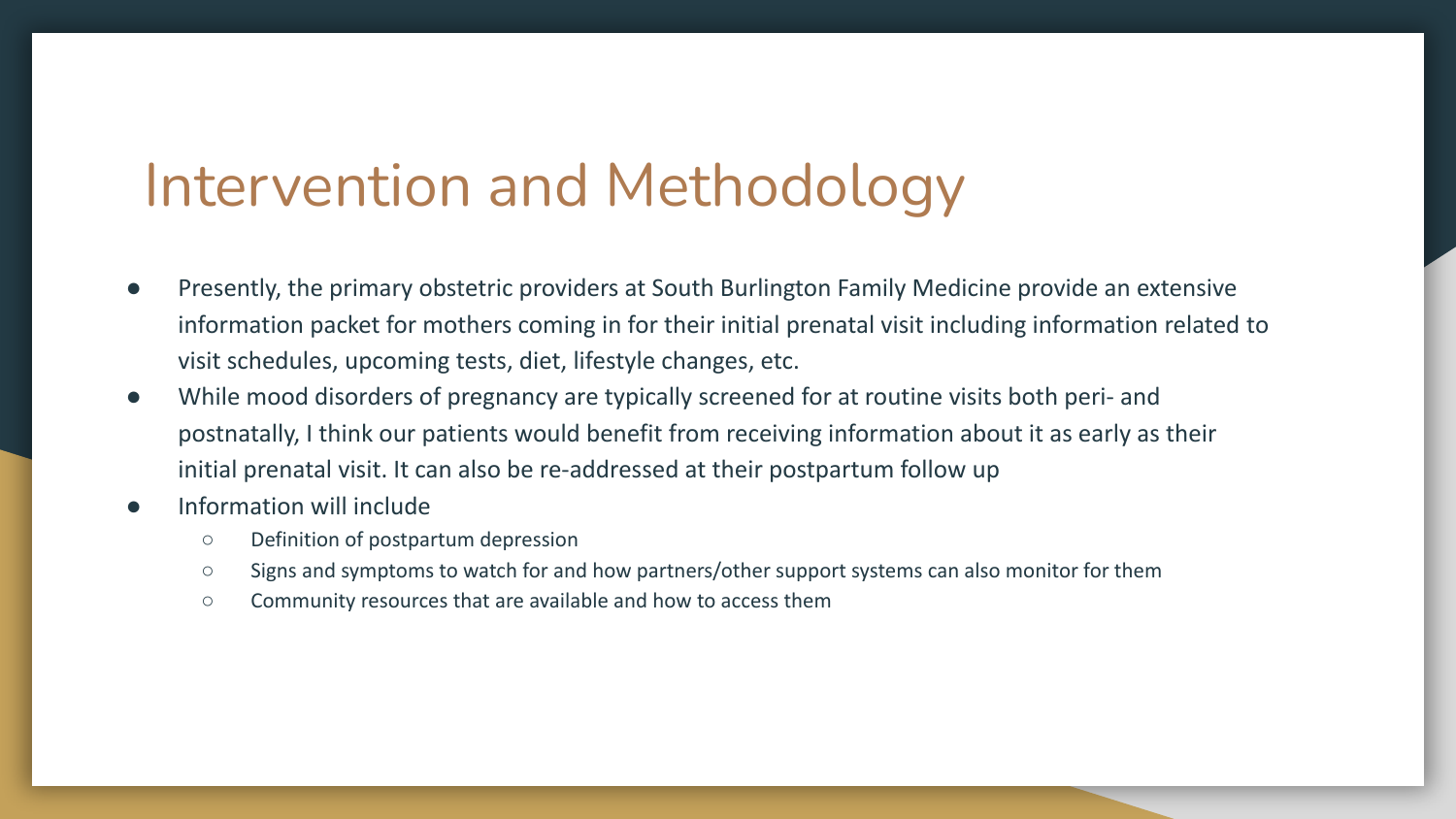### Results of the project

#### Where do I go if I need help?

Listed below are some resources within Vermont that address needs of mothers experiencing peri- or postpartum depression

- Text VT to 741741 will put you in touch with the Crisis text line
- The Mental Health Team located within South Burlington Family Medicine Office
- The Janet S. Munt Family Room offering programs for postpartum support and activities for young children and their families
	- o https://www.thefamilyroomyt.org/
- Assistance with referrals to therapists and other supports
	- o https://www.helpmegrowyt.org/
- The VT chapter of Postpartum Support International
	- o https://psichapters.com/vt/
- WIC Vermont to assist with nutritional and food support for children
	- o https://www.healthvermont.gov/family/wic
- The Perinatal Mood and Anxiety Consultation Services and UVMMC
	- o http://contentmanager.med.uvm.edu/docs/perinatal mood anxiety consultation flyer wood final 90115/ychip-documents/perinatal mood anxiety consultation f Iyer wood final 90115.pdf?sfvrsn=2

A short list of the local\* community resources that provide support for new mothers and families with services including

Direct mental health support Referrals to other resources Support groups for new mothers/caregivers Access to food for families in need

…and more

\*Because this information sheet was specifically designed for addition to the South Burlington Family Medicine Practice, the resources listed are geographically centered within Vermont/Chittenden County.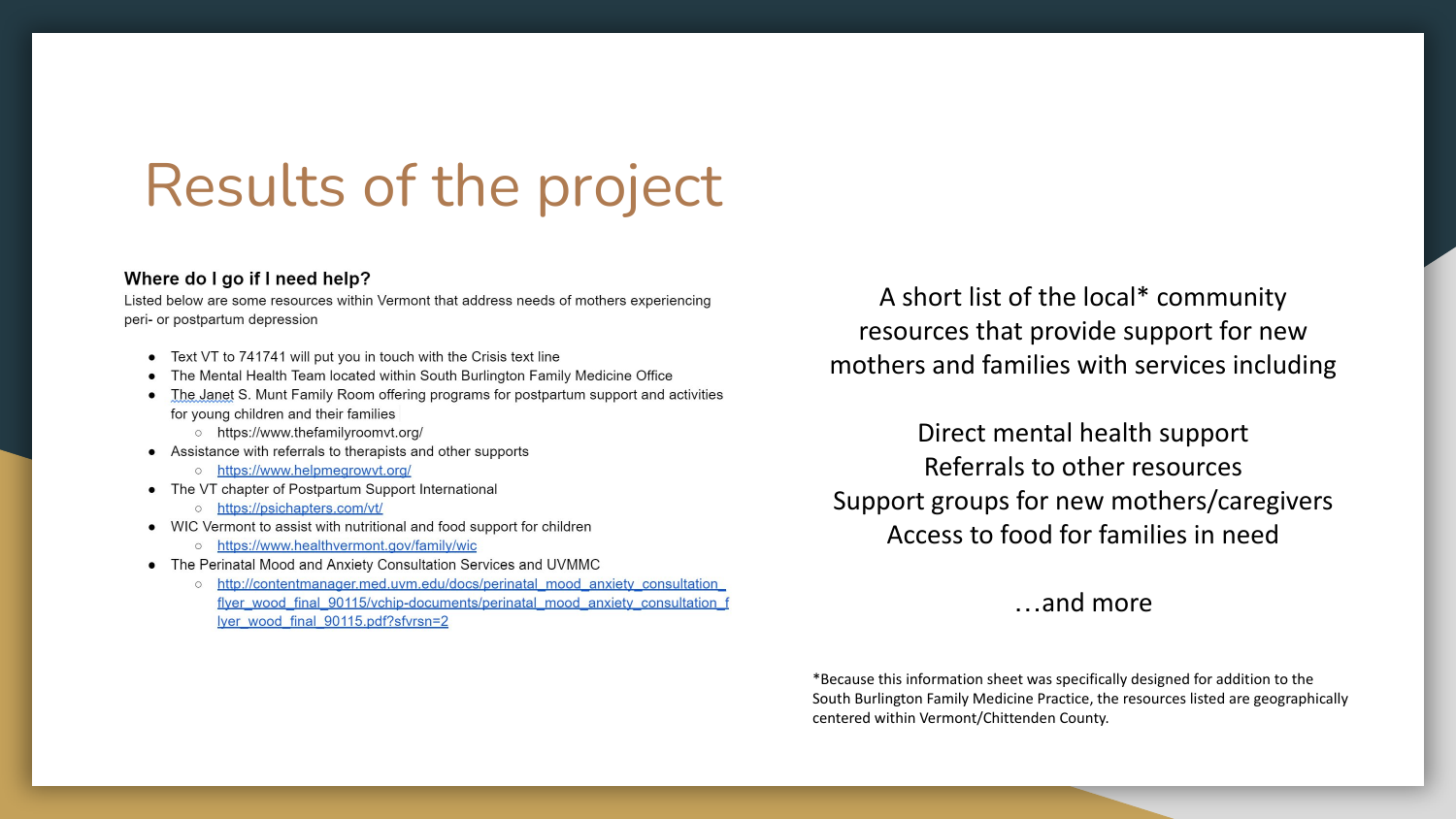### Effectiveness and Limitations

- The hope is that implementation of this information in the initial prenatal handout will maximize understanding and recognition of peri/postnatal depression so that supports can be put in place as early as possible
- An ideal outcome would be to see an uptrend in the amount of patients reaching out to both providers and other community resources in order to identify their specific needs, keeping in mind that every patient is different in the way they manifest their depression and the strategies needing to be implemented in order to best assist them
- A possible way to assess the effectiveness of this project would be to have the services listed on the information sheet administer a survey asking participants how they heard of their programs
- One limitation of this project is language/cultural barriers. At this point in time the information would only be available in English and would require additional work to translate to major languages. There is also a lack in resources that cater specifically to underrepresented populations or those with more specific cultural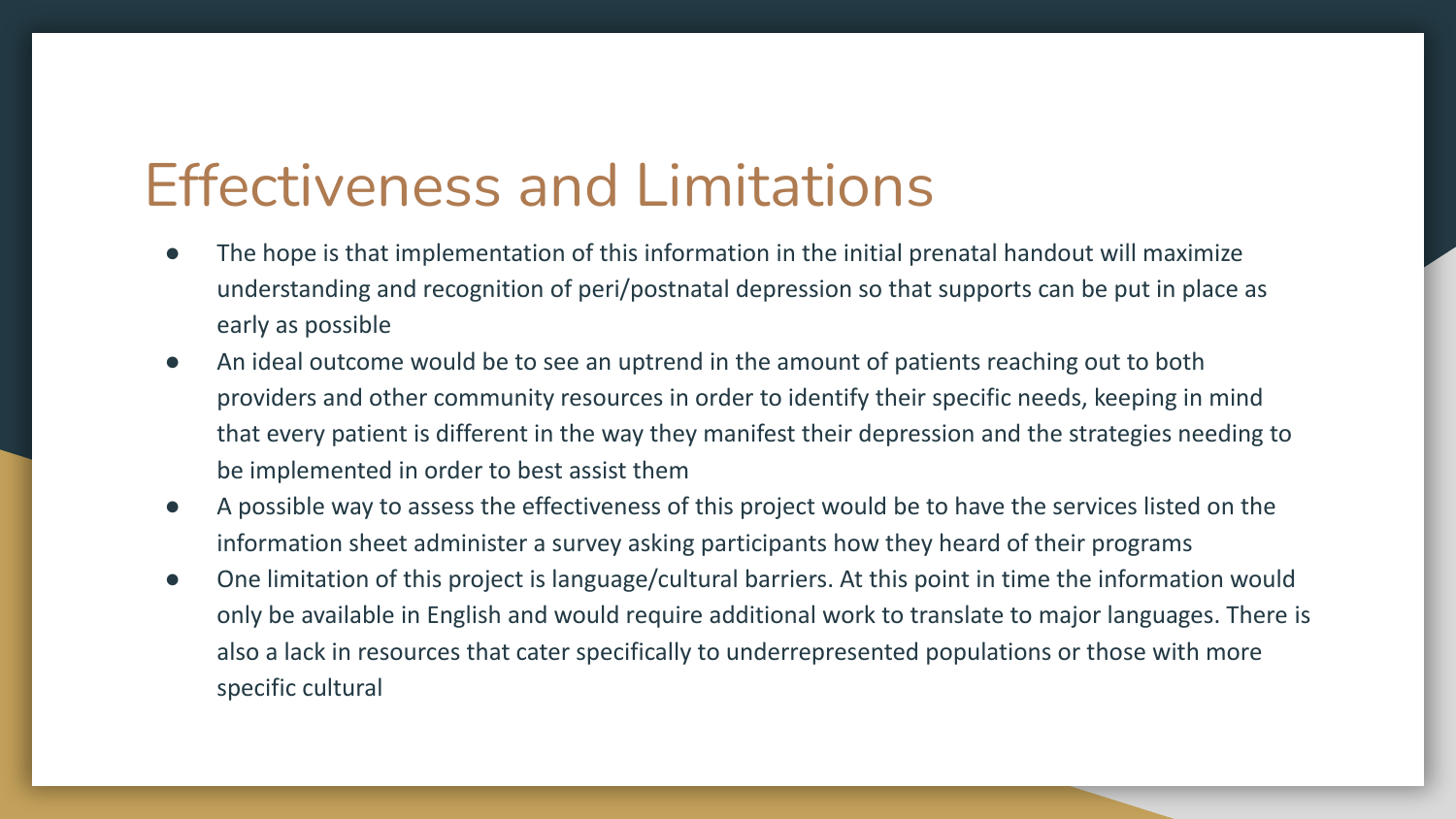### Where do we go from here?

Future directions regarding this project and this topic may involve investigation into the more farther reaching impacts of mood disorders related to pregnancy. Including but not limited to…

- Prevalence and morbidity of postpartum depressive symptoms in partners or other caregivers
- Investigation into parenting styles in those affected by postpartum depression
- How does postpartum depression affect perspectives on having future children?

Further investigation may also be warranted in evaluating patient perspectives on the existing resources that are available to mothers dealing with postpartum depression. Including but not limited to

- Gaps in care or resources
- Limitations to receiving care for postpartum depression
- The effectiveness of therapy and other modalities of counseling that may be more beneficial